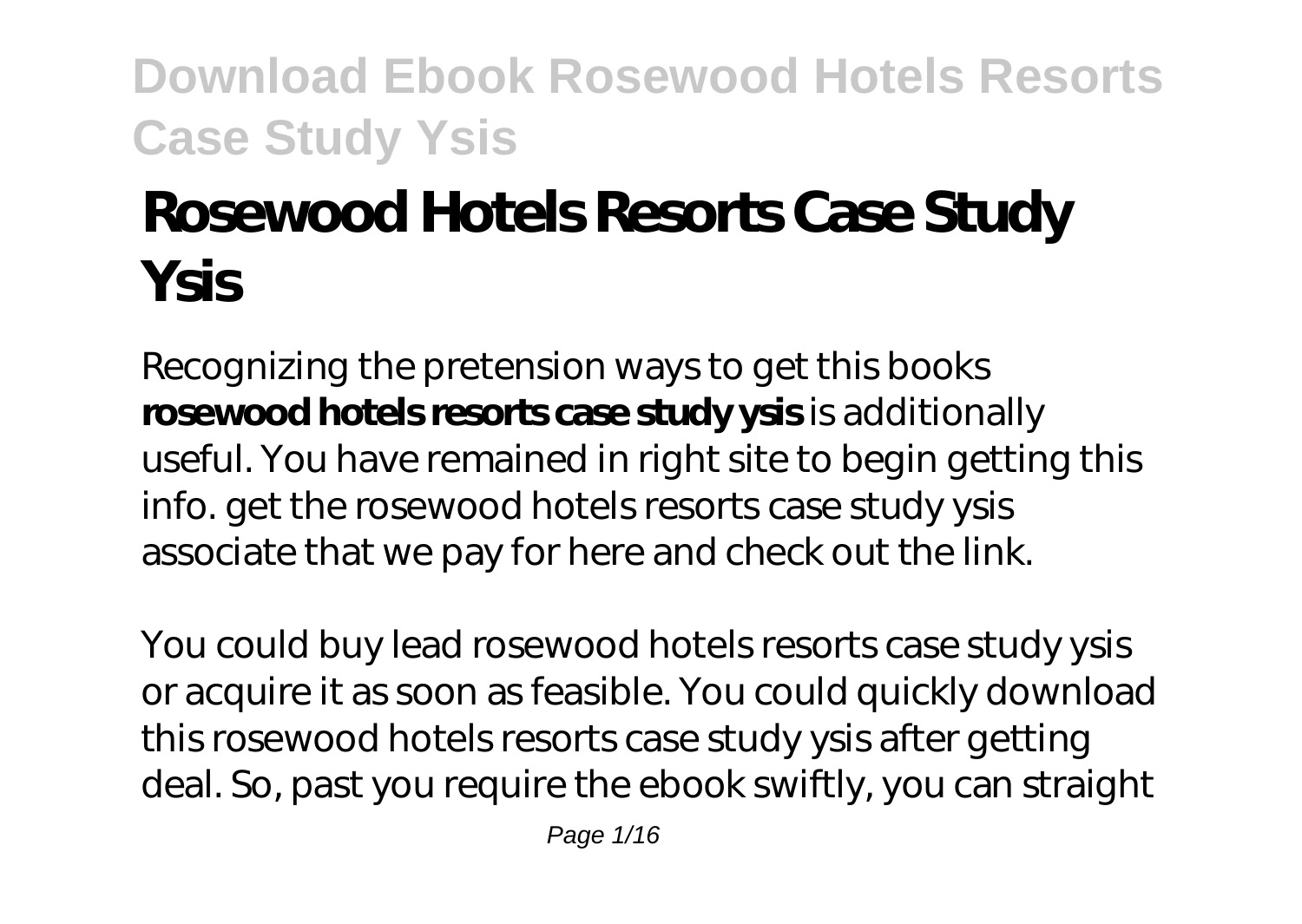acquire it. It's in view of that utterly simple and suitably fats, isn't it? You have to favor to in this flavor

*Rosewood Case Presentation* Rosewood Case Study Analysis Video Converted

Rosewood Hotels and Resorts Case Solution \u0026 Analysis - TheCaseSolutions.comRosewood Hotels \u0026 Resorts' Radha Arora on company growth and luxury travel *BUSN 645 Rosewood Case Study Presentation Sonia Cheng, CEO of Rosewood Hotel Group | The Brave Ones* Hyatt Hotels Case Study *Leadership Series #21: How to use your DNA to find your Nice - Radha Arora, President of Rosewood* Bookings Are Up: Rosewood Hotels CEO (5/27/13)*Dyson technology for hotels – Rosewood London case study –* Page 2/16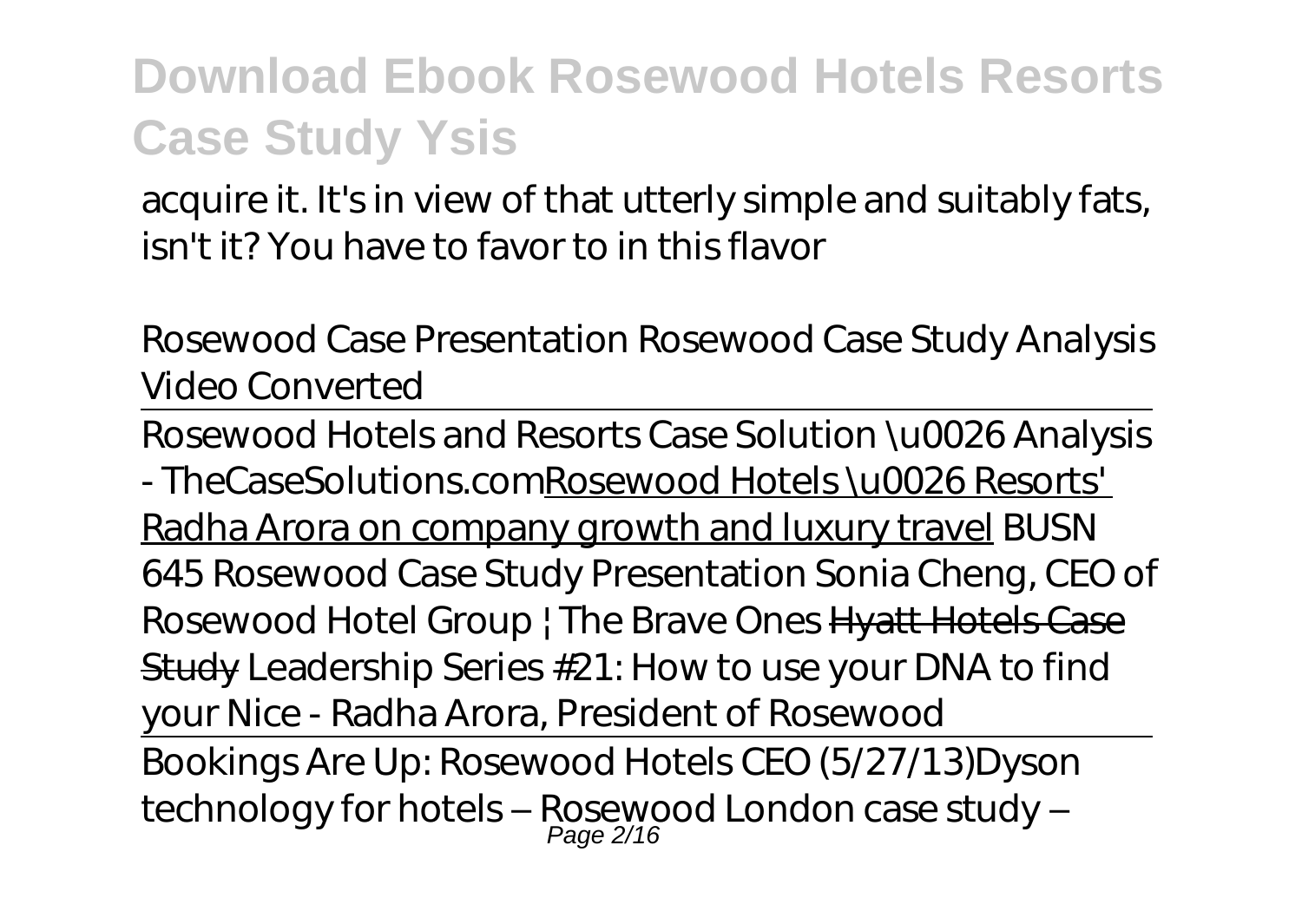*Official Dyson Video* Rosewood Hotel Group corporate HR video Rosewood Hotels \u0026 Resorts - Introducing Rosewood | Elegant Resorts Inside the world-famous FAIRMONT BANFF SPRINGS HOTEL (Canada): impressions \u0026 review *London luxury hotel room tour - Shangri-La at The Shard with crazy views* Inside Japan's most exclusive hotel, AMANEMU: impressions \u0026 review TOOK MY DOG TO A 5 STAR HOTEL IN LONDON Master Suite: inside London's most expensive hotel suite Inside London's most exclusive hotel, The Lanesborough:

impressions \u0026 review *Rosewood Beijing (China): full tour* The Most Luxurious Hotel In Hong Kong - Rosewood Hong Kong Suite Tour THE RITZ HOTEL, LONDON - PROMOTIONAL FILM - VIDEO PRODUCTION LUXURY TRAVEL Page 3/16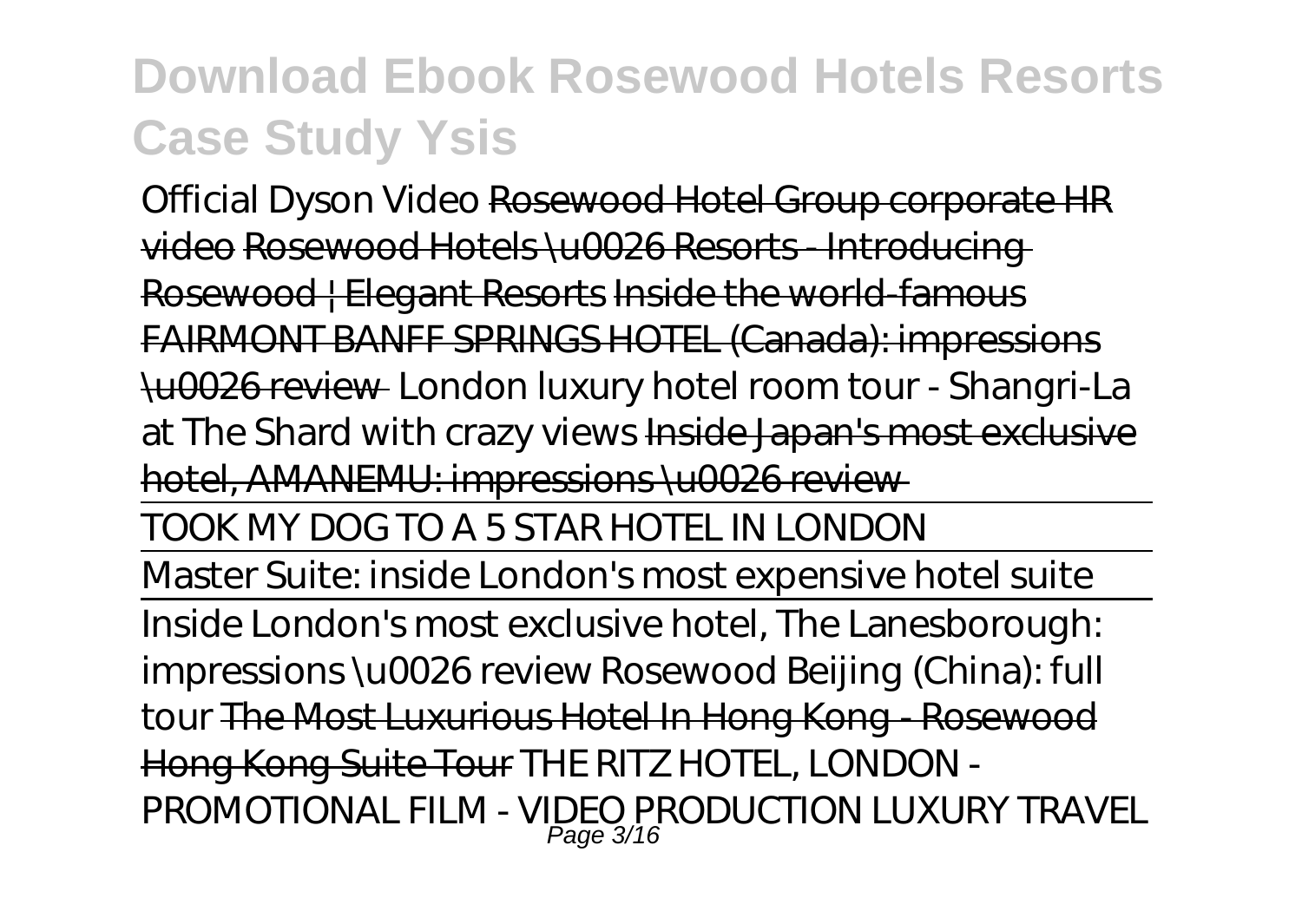FILM Lost in Translation at PARK HYATT TOKYO (Japan): impressions \u0026 review This place is just Super Luxury! Sonia Cheng on Leadership in the Hospitality Industry *TVM Case Analysis on Spreadsheet Inside London's most luxurious hotel: ROSEWOOD LONDON. Impressions \u0026 review! WEEKED I LONDON - ROSEWOOD HOTEL - DUCKS AND WAFFLE - BOOK OF MORMON Rosewood Hotel Georgia, Vancouver (Canada): a review* **Behind The Scenes: Sonia Cheng and the Rosewood Hong Kong team** Rosewood Hotels Resorts Case Study Rosewood hotels and resorts:A Case Study 1. Rosewood Hotels and Resorts: Branding to increase Customer Profitability and life timeValue Harvard Business School Case 2. What is Rosewood? Where is it ? 3. • Established in 1979, Page 4/16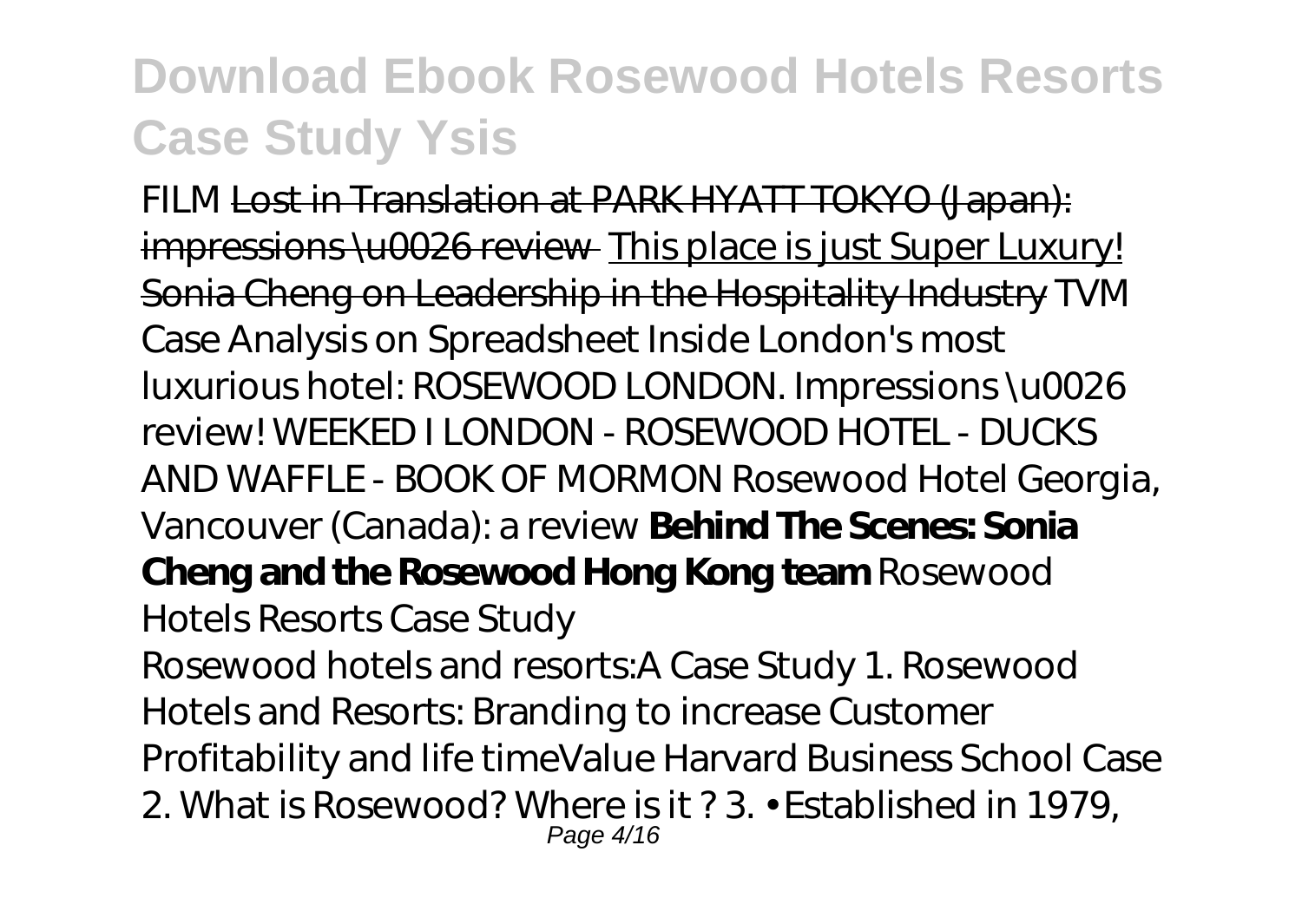Rosewood Hotels and Resorts is a privately held, ultra-luxury hotel management company based in Dallas, Texas. • With more than 20 properties around the world ...

Rosewood hotels and resorts:A Case Study Rosewood Hotels and Resorts Case Study. Rosewood believes if they are able to adopt a corporate brand, that their guests will recognize more of their facilities and become loyal which In turn could Increase revenue cause their quest' s customer lifetime value will have risen. Rosewood also believes that by Implementing a corporate brand, they will have an advantage over their competitors. The ...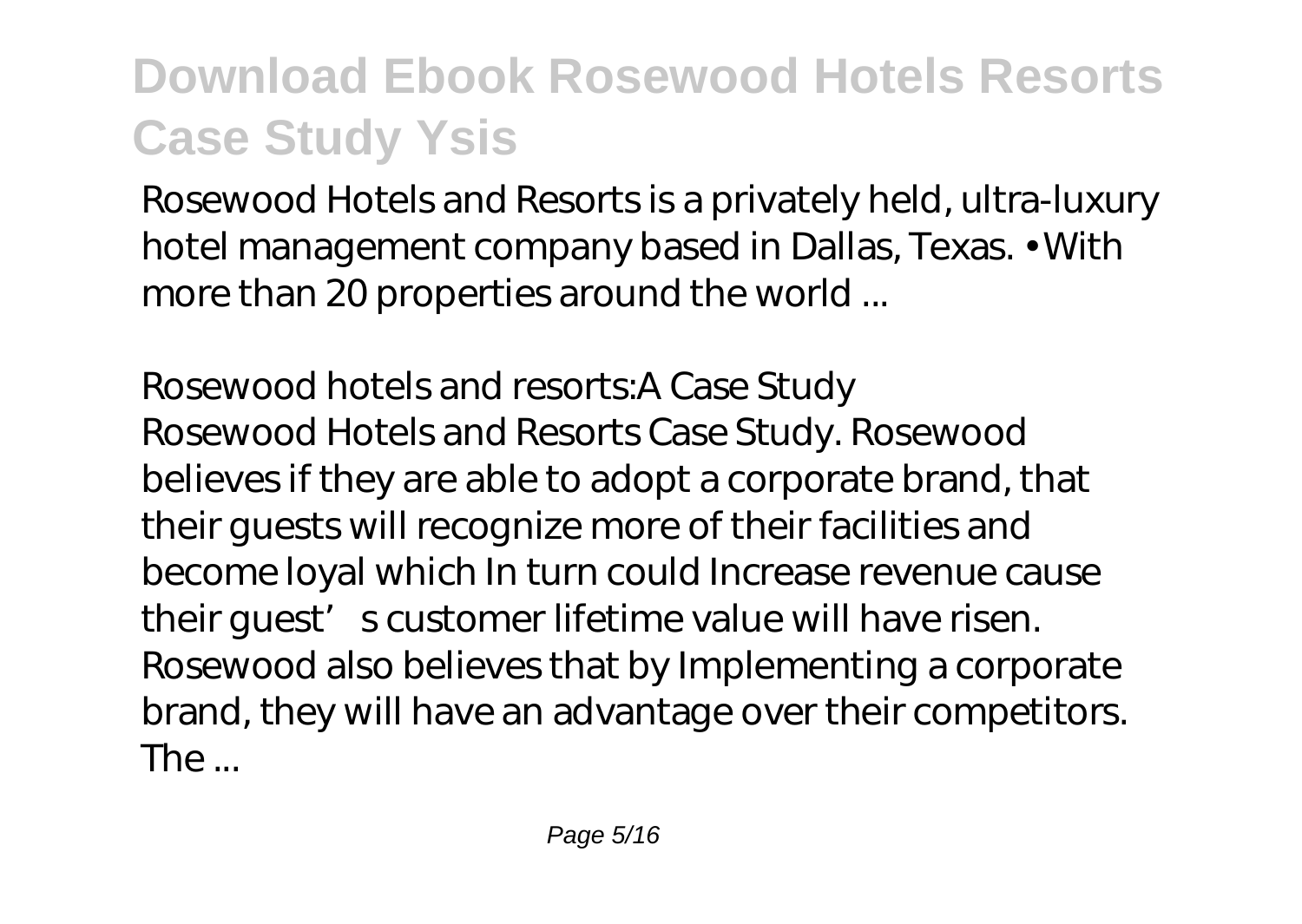Rosewood Hotels and Resorts Case Study | Case Study **Template** 

o Review the Rosewood Hotels & Resorts case study. o Visit the online Customer Lifetime Value Calculator and go through each tab in the tool and spend time studying how some of the variables and assumptions affect the results in the Sample Problem. Write a 2-3 page paper in which you: o Discuss the pros and cons of the Rosewood Hotels moving from individual brands to a corporate brand. (Feel ...

Essay on Rosewood Hotels & Resorts Case Study - 2161 Words Rosewood Hotels and Resorts Case Study . Topics: Brand management, Brand, Hotel Pages: 3 (855 words) Published: Page 6/16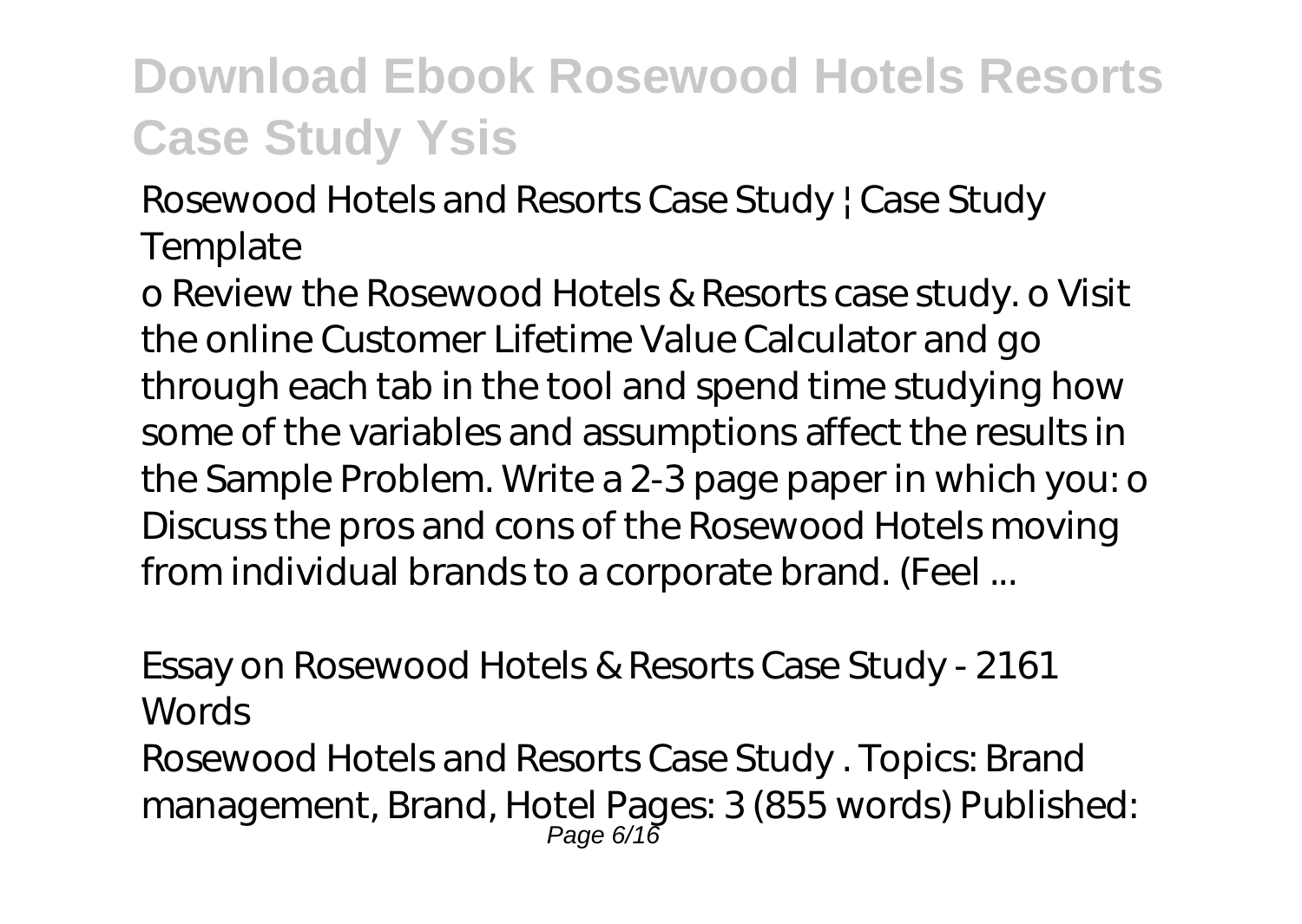October 1, 2014. Rosewood Hotels and Resorts is a business that has 12 establishments worldwide. Until 2004, the company has run an individual branding strategy; but recent events, such as the adoption of a new President and CEO, have the company considering a corporate branding ...

Rosewood Hotels and Resorts Case Study Essay - 855 Words Case Study of Rosewood Hotels & Resorts Background: Established in 1979, Rosewood Hotels & Resorts, a privately held company, became known for its ability to enhance a property's value by creating unique, one-of-a-kind properties that differentiated from other chain-like luxury competitors.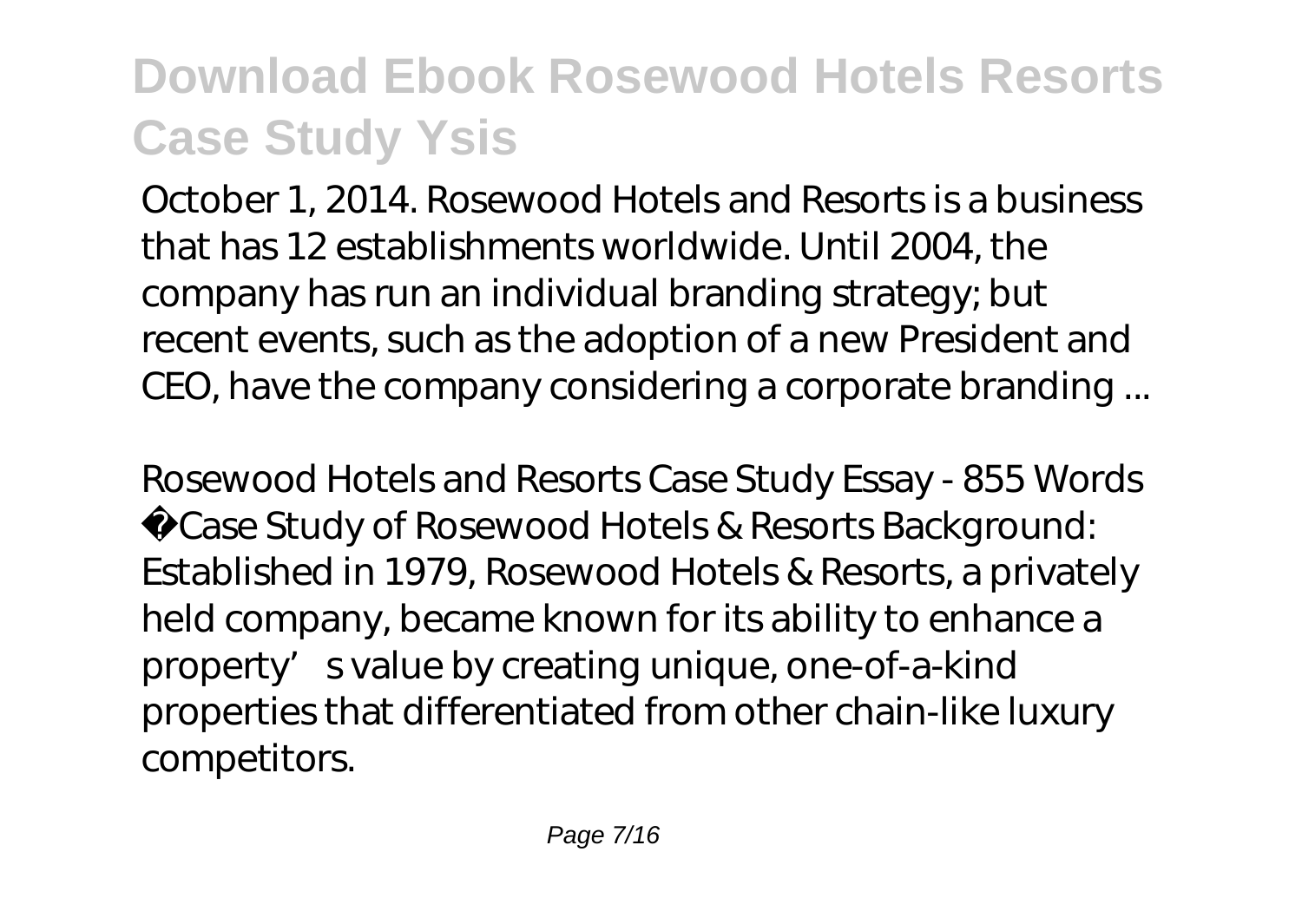Case Study – Rosewood Hotels Essay - 1089 Words Rosewood Hotels & Resorts Case Solution. Rosewood corporate branding strategy would help in retaining the loyal customers who would prefer to visit Rosewood hotels after they were aware of the Rosewood corporate brand; hence in this way better brand awareness would be achieved.

Rosewood Hotels and Resorts Case ... - Harvard Case Studies STEP 2: Reading The Rosewood Hotels Harvard Case Study: To have a complete understanding of the case, one should focus on case reading. It is said that case should be read two times. Initially, fast reading without taking notes and underlines should be done. Initial reading is to get a rough Page 8/16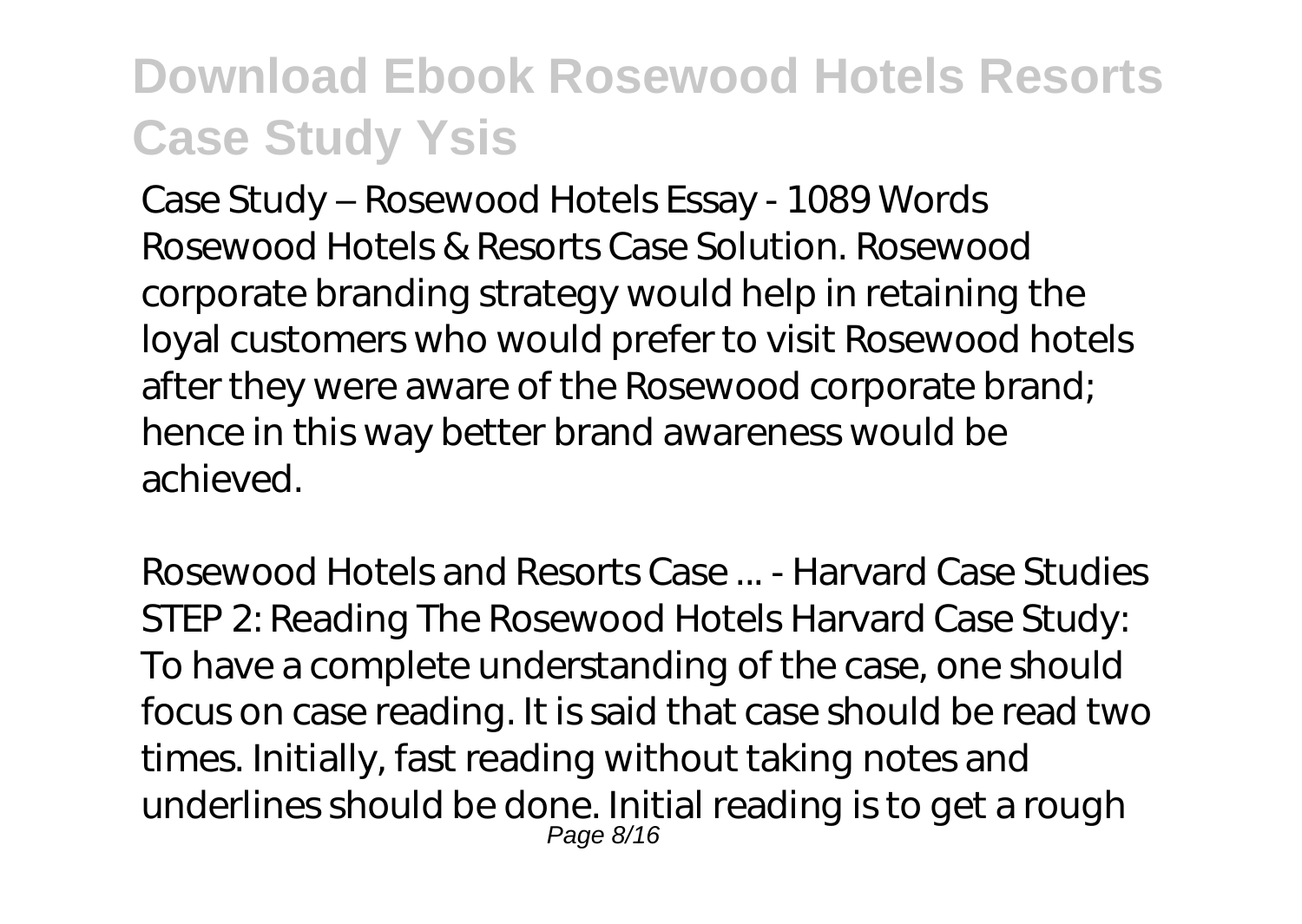idea of what information is provided for the analyses. Then, a very careful reading should be done at ...

Rosewood Hotels Case Study Solution and Analysis of ... ROSEWOOD HOTELS AND RESORTS Branding to Increase Customer Profitability and Lifetime Value. GROUP Alex, Ankita, Minal, Milan, Sneha, Kirti BRIEF ON THE CASE Private hotel management company Global reputation with iconic luxury hotels The Mansion in the Turtle Creek and The Carlyle distinctive thrived on their own name with no corporate identification. Rosewood brand muted, unmentioned in ...

Rosewood Hotels and Resorts- Case Analysis | Brand | Hotel Page  $9/16$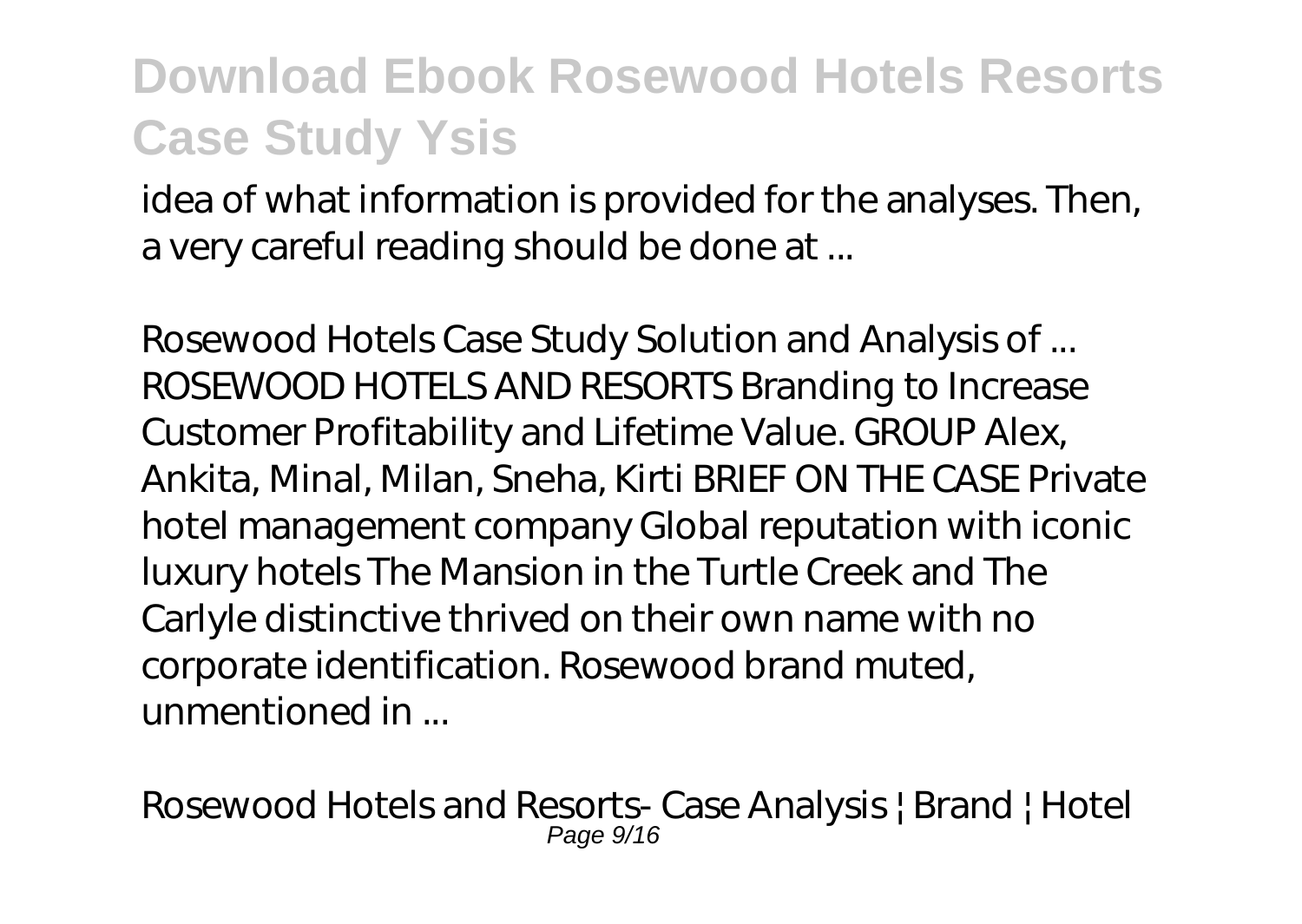Rosewood Hotels and Resorts Case Solution,Rosewood Hotels and Resorts Case Analysis, Rosewood Hotels and Resorts Case Study Solution, 1. Will the move to corporate branding maximize customer lifetime value? Customer lifetime value (CLTV) model provides the present value of the stream

Rosewood Hotels and Resorts Case ... - Harvard Case Studies Rosewood Hotel Case Study 1. Ali Yudhi Dame Reiny Dewi Aryani Dewi Sagita Frisca ListyaRosewood Hotels & Resorts : Branding to Increase Customer Profitability and Lifetime Value l the SIXers MM UI 2012

Rosewood Hotel Case Study - slideshare.net Page 10/16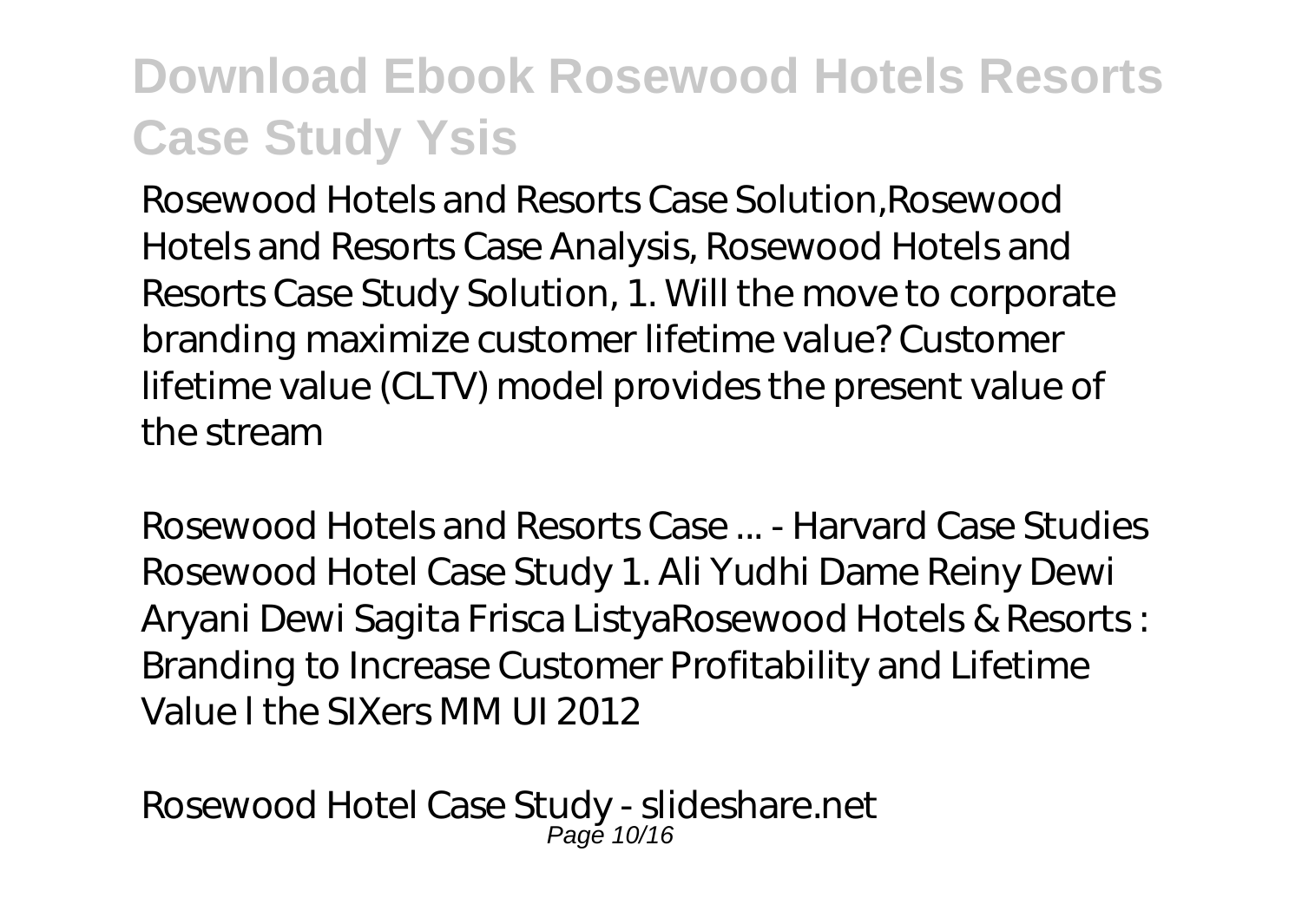The research done in the Rosewood case study shoes that individually branded properties have seen substantially more growth over the past seven years compared to corporate braded properties (Dev & Stroock, 2007, p. 9). A large reason Four Seasons and Ritz-Carlton have such loyal customers is because people enjoy the esteem that comes with staying at one of their resorts, and often times that ...

Rosewood Hotel Case Study - 1082 Words | Cram We will write a custom Case Study on Rosewood Hotels & Resorts: Branding to Increase Customer Profitability and Lifetime Value specifically for you for only \$16.05 \$11/page. 301 certified writers online. Learn More. Introduction. Rosewood hotels & resorts was started by the Caroline Rose Page 11/16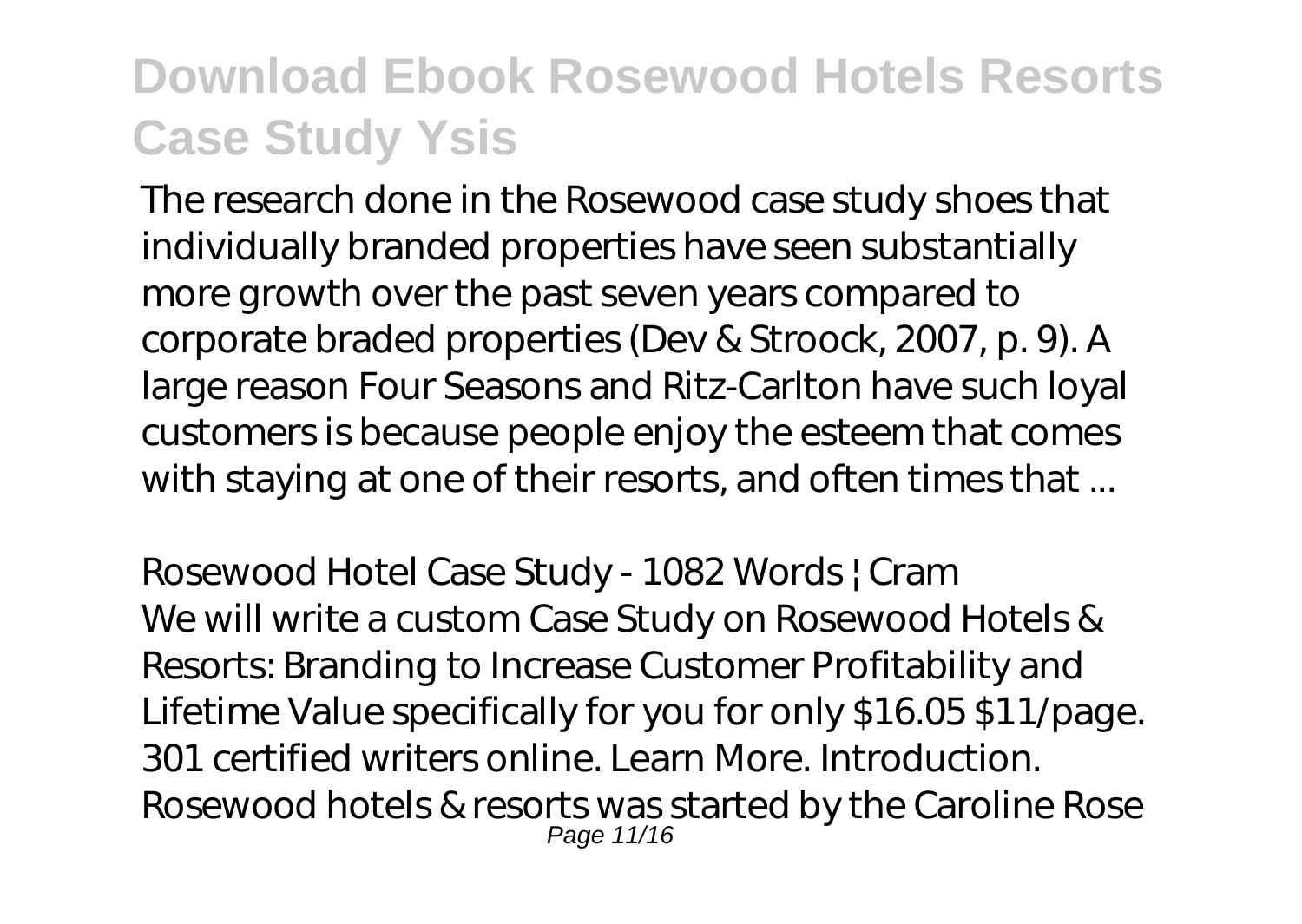Hunt's trust Estate in 1979. The company has its headquarters in Dallas, Texas and the first hotel ...

Rosewood Hotels & Resorts: Branding to ... - Study Hub HOSPITALITY MARKETING Case Study: Rosewood Hotels & Resorts As part of the requirements of RHIM 4316 you were required to read the case study " Rosewood Hotels & Resorts: Branding to Increase Customer Profitability and Lifetime Value". Based on your readings, you must respond to the questions below. Case study responses are required to be a minimum of four (4) pages. Documents should ...

Case Study: Rosewood Hotels & Resorts - facultyessays Case Study – Rosewood Hotels. Case Study – Rosewood Page 12/16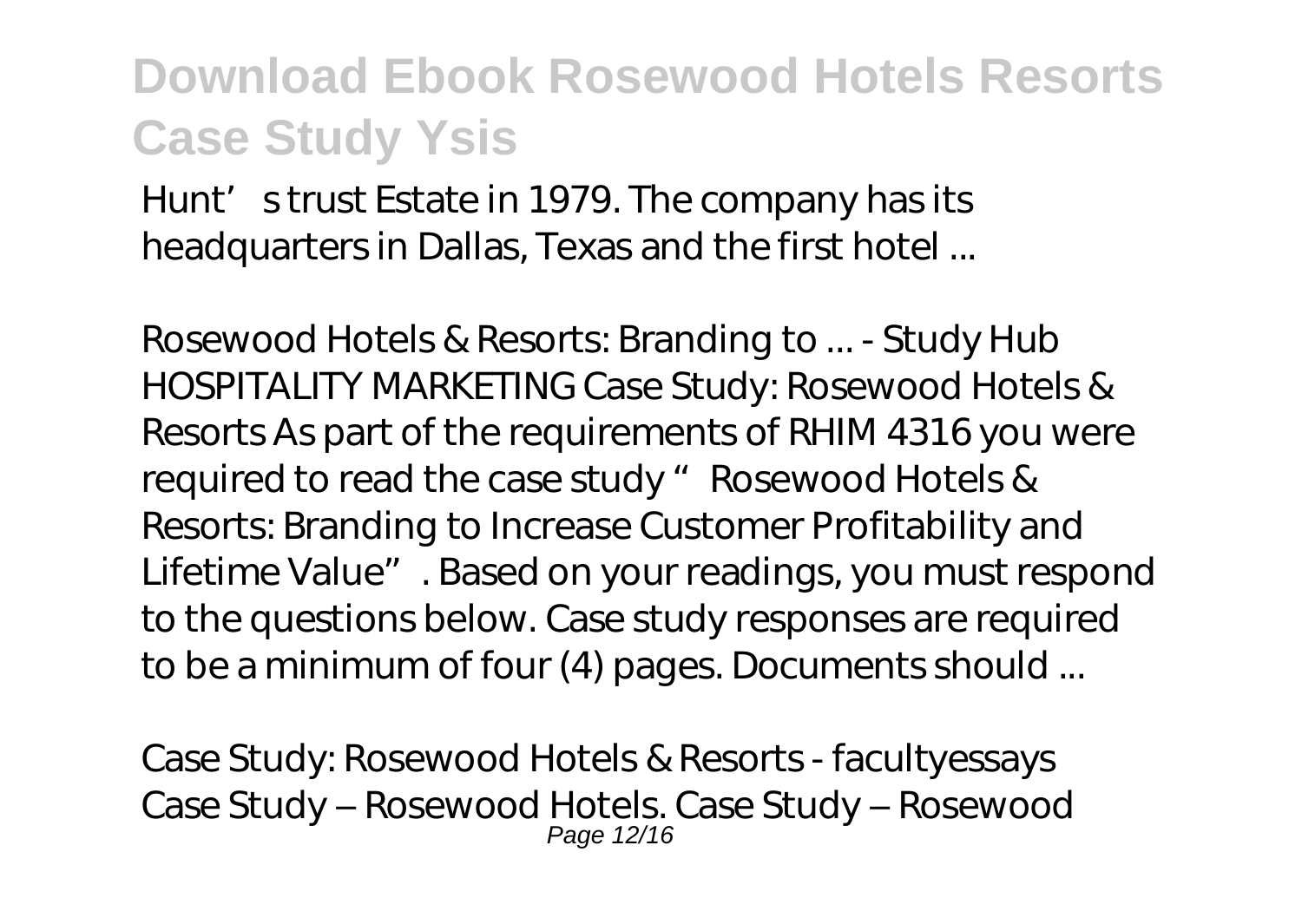Hotels Abstract This paper will discuss the pros and cons of the Rosewood Hotels moving from individual brands to a corporate brand. It will look at the history of Rosewood hotels, how they got to where they are, their customer base, and where they want to go.It will look at the concept of customer lifetime value as it relates to the ...

"Hbs Case Four Seasons Hotels And Resorts 9 800 385 ... Case Study of Rosewood Hotels & Resorts Background: Established in 1979, Rosewood Hotels & Resorts, a privately held company, became known for its ability to enhance a property's value by creating unique, one-of-a-kind properties that differentiated from other chain-like luxury competitors. In early 2004, to boost the company's Page 13/16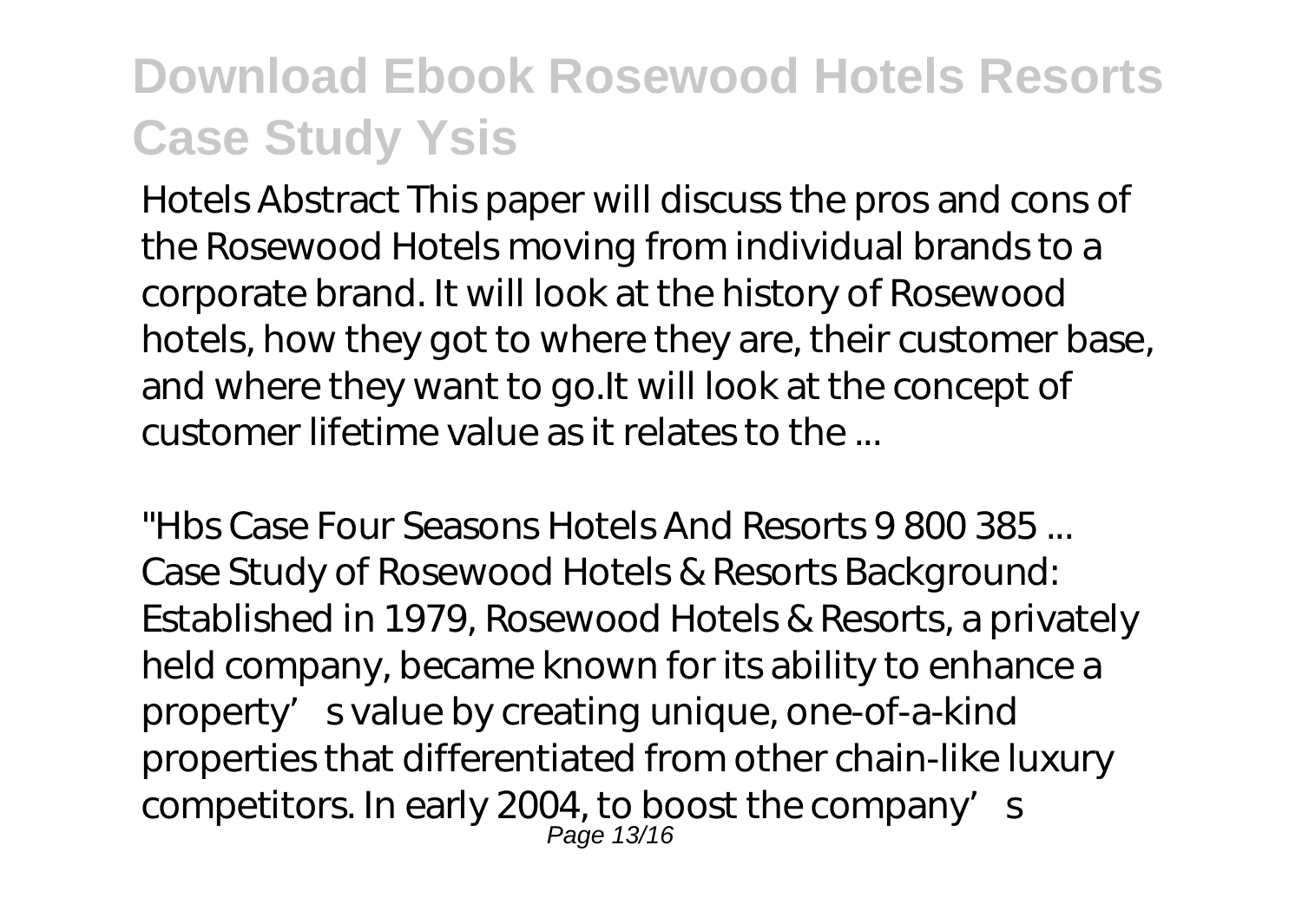growth, Rosewood considered to implement a new branding ...

Rosewood Hotel Case - 1145 Words | Bartleby Case Study of Rosewood Hotels & Resorts Background: Established in 1979, Rosewood Hotels & Resorts, a privately held company, became known for its ability to enhance a property' svalue by creating unique, one-of-a-kind properties that differentiated from other chain-like luxury competitors. In early 2004, to boost the company's growth, Rosewood considered to implement a new branding ...

Case Study – Rosewood Hotels Essay - 1097 Words | Page 14/16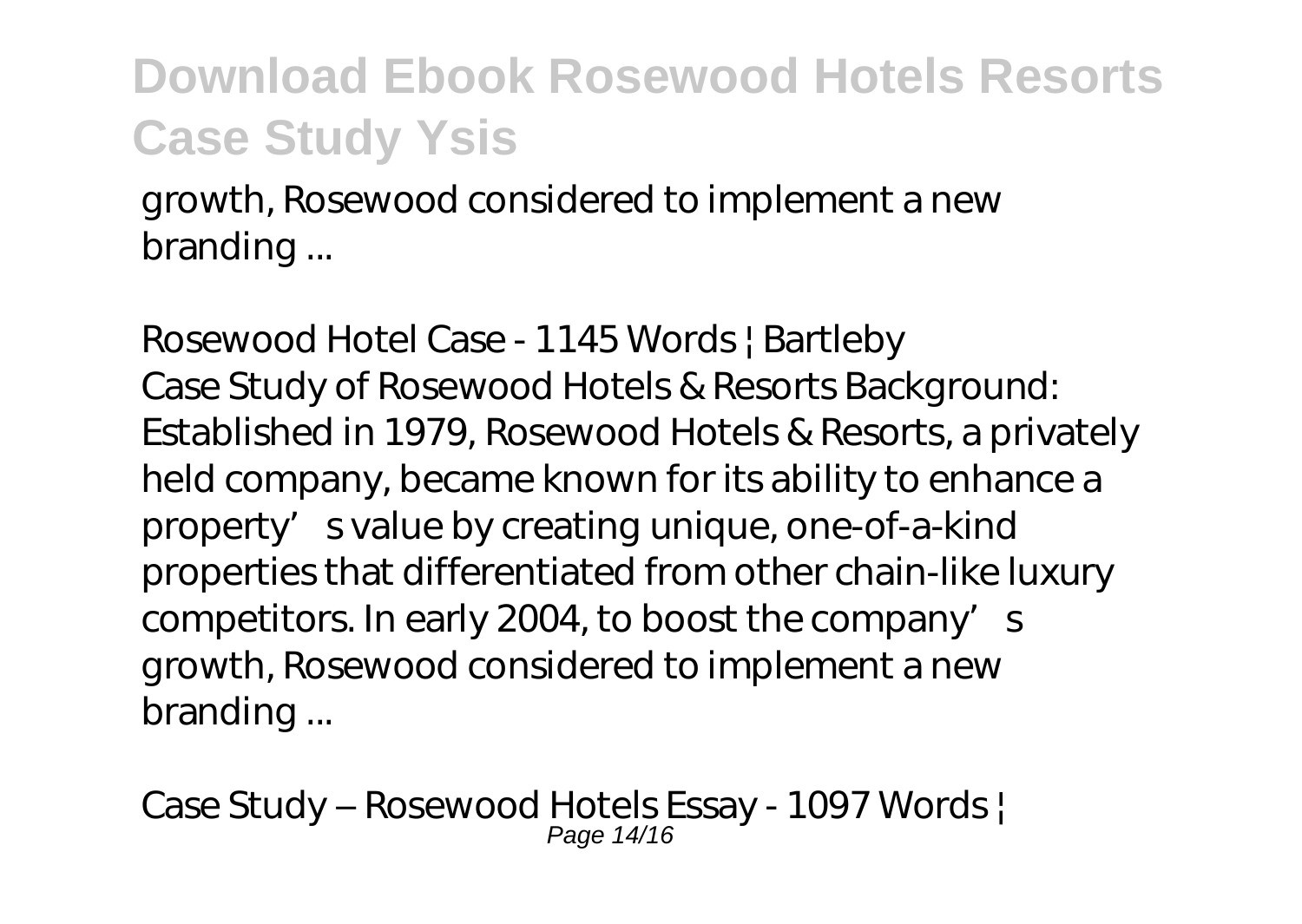Bartleby

Academia.edu is a platform for academics to share research papers.

(DOC) Rosewood Hotels & Resorts Analysis | Lilian Wang ... Outline the various pieces of the case study Rosewood Hotels and Resorts: Branding to Increase Customer Profitability and Lifetime Value that you are focusing on. Evaluate these pieces by discussing what is working and what is not working. State why these parts of the Rosewood Hotels and Resorts: Branding to Increase Customer Profitability and Lifetime Value case study solution are or are not ...